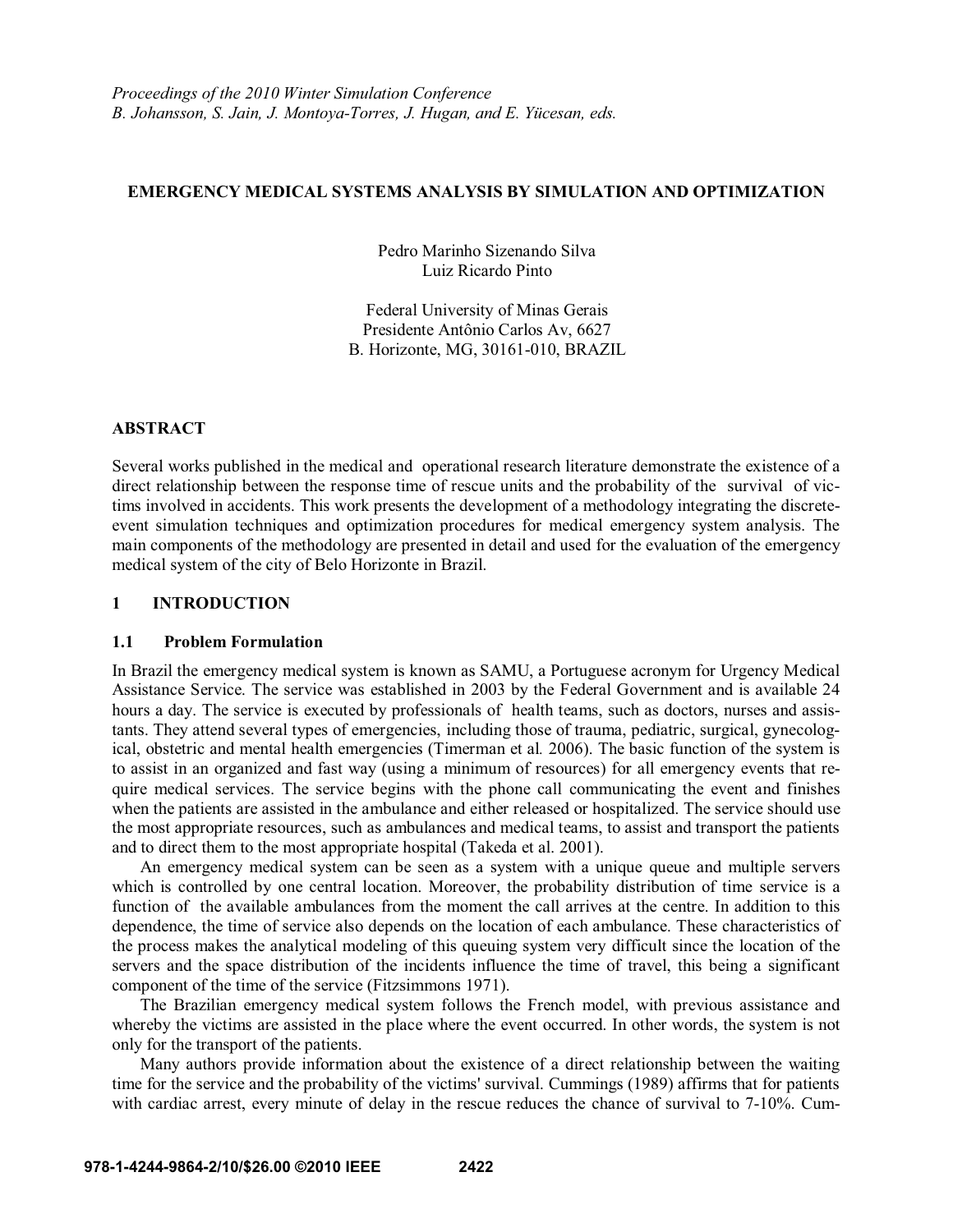mins et al. (1985) also observed that if the procedure of cardiopulmonary resuscitation is made within 5 minutes from the instant of the cardiac arrest and the defibrillation process within 10 minutes, the survival percentage for admissions to the hospital is 30%, but otherwise decreases to less than 7%.

#### **1.2 Literature Review**

Brailsford (2007) has affirmed that simulation models for health studies can be classified into three groups. The first one constitutes models of the human body that represent biological processes; the second group is one of models whose focus is modeling patient flows in the system to analyze, for example, the bottlenecks of the system; the last one is that of strategic models where the objective is to analyze the strategic planning of the organization such as the configuration of the service system, analyzing the projections regarding the number of patients in the system, etc.

 Nowadays, the changes in the health services around the world has compelled managers to use new tools in the planning and evaluation of processes in order to improve the quality level of the systems. In addition to the pressure to deliver services of better quality using restricted resources, the growing use of quantitative measures to monitor and manage the medical services has been implicated in the need for a better understanding of the results that occur when one service has changed before its implementation (Eldabi and Young 2007).

The first efforts to apply the concepts of simulation in healthcare date back to the 60's with the work of Fetter and Thompson (1966) to develop models to solve problems relating to the scheduling of appointments for patients. The authors were able to identify important variables in evaluating the use of the medical team, such as the rate of the arrival of patients, early or late arrivals, delays, scheduling intervals and stops due to the shift change of doctors.

 The problem in analyzing the emergency services can be approached in different ways, e.g. the queuing theory (Singer and Donoso 2008), the location of bases (Toregas et al. 1971), the design of specific areas of coverage (Chuck and ReVelle 1974) , simulation (Shih and Su 2003) and the hypercube model (Oliveira Gonçalves 2004), among others.

 An early application of simulation techniques for modeling and the analysis of emergency medical services was developed in the 70's by Fitzsimmons (1971). A simulation model was implemented using the SIMSCRIPT language. The model assisted the managers of health systems in the evaluation of the existing emergency medical services or services in the planning stages.

 Shih and Su (2003) also developed a model of discrete event simulation to evaluate the emergency medical services in the city of Taipei, Taiwan. The study focused on 23 hospitals which qualified for emergency care and 36 service centers. The service, at the time of the study, worked in conjunction with the fire department providing basic medical care (in the case of less serious incidents) by sending a basic care unit. The model was able to identify and propose improvements which resulted in a 50% reduction in the delay time between the arrival of an incoming call and the dispatch of an ambulance, and decreased to less than 1% the probability of patients waiting to be rescued. Different policies for operating an emergency medical system can be evaluated through simulation techniques. Koch and Weigl (2003) presented a model based on discrete event simulation to study the logistics of transporting the rescue service of the Red Cross in Austria, comparing the policies of centralization and decentralization of the rescue units. The network traffic representative of the model was implemented in SIMAN due to the possibility of using graph algorithms integrated with the language to solve the shortest path problems. The results showed that there is potential for reducing the waiting time for patients and the distance travelled if the operational system is centralized. An interesting approach to emergency systems analysis is the combination of facility location models and simulation techniques for the analysis of the solutions generated. Aringhieri, Carello, and Morale (2007) developed an integer linear programming model for locating medical care units in Milan, Italy and a simulation framework for testing solutions. The ambulance redeployment problem was modeled by Maxwell, Henderson and Topaloglu (2009). In this case the problem was modeled as a Markov decision process in order to evaluate the performance of the allocation policies. A simulation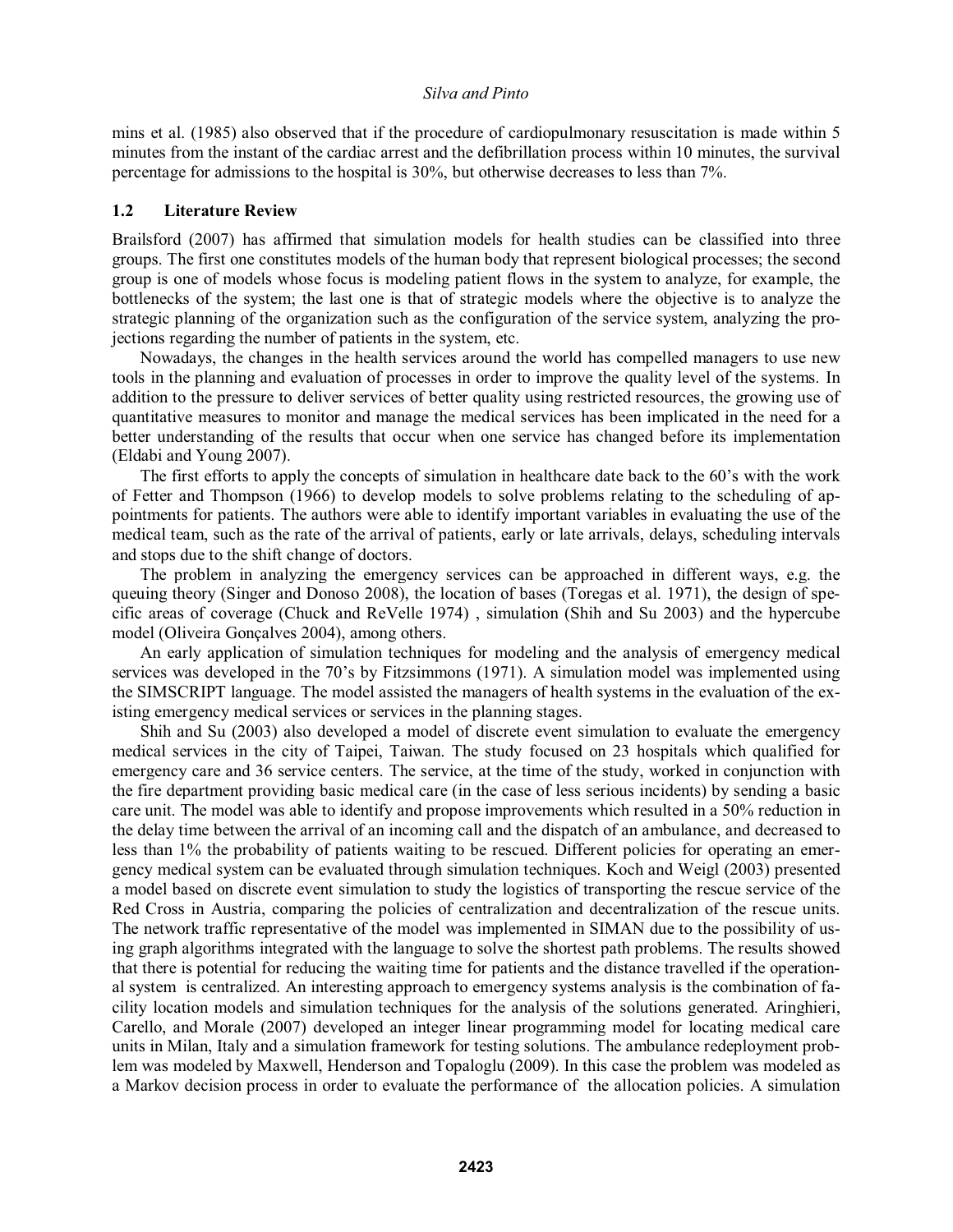model and a dynamic programming work were also integrated to compute high-quality redeployment policies for Edmonton, Alberta.

# **2 ASSUMPTIONS AND MODEL FORMULATION**

## **2.1 Simulation Model**

For modeling, all the system processes for historical data were used (1,734,416 calls), these being the basis for an estimation of the parameters of the model.

# **2.1.1 Calls Arrival**

The calls come from all the city areas according to a Poisson process and are received in the control center, hereafter referred to as "Central", according to a FIFO rule. In order to model the spatial distribution of calls, the city was divided into regions and historical data was used to determine the behavior of the calls in each region. To determine the coordinates of the incidents, the city was mapped using the UTM (Universal Transverse Mercator) system coordinates. The UTM coordinates were also used to determine the exact location of the bases and service centers considered by the system and to make the calculation of travel time easier, based on the Euclidean distance between two points. The contour of each region was approximated using a polygon which matched with the limits of the region. Here, the coordinates of the incident were randomly distributed in each region and a procedure was developed to sample the spatial origin of each call.

# **2.1.2 Central Processes**

In the real system, when the call makes evident the need to send an ambulance, a variety of information is collected and then the call is transferred to the doctors of the Central, who decide whether or not to send an ambulance. If the doctor decides that it is not necessary to send an ambulance, the call is finished. Otherwise, the call is moved to the dispatch sector, which chooses which ambulance will be sent to the place of the event. Therefore, the service in the Central is characterized by three main activities: i) the initial selection of calls by attendants to define its nature and eliminate joke calls, wrong calls and information calls; ii) medical analysis by the regulator doctor in order to decide if it is necessary to send an ambulance; iii) the dispatch process that chooses the ambulance and sends it to the place of event. The process begins when a call arrives in the call center and is received by one of the available attendants. After generating the call, the system determines its attributes using the historical data. These attributes concern: i) the origin of the call (UTM coordinates); ii) the medical nature of the call (general, trauma, gynecological, obstetric or psychiatric); iii) medical decisions (whether or not to send an ambulance).

## **2.1.3 Ambulance Dispatch Policy**

The Brazilian emergency medical services work with two major types of ambulances: basic units (basic life support - BLS) and advanced units (advanced life support - ALS). The former are used in simpler events or to support an advanced unit, and the team consists of a rescuer driver and nursing assistant. Advanced units are only engaged in more complicated and serious cases, and their teams have a rescuer driver, a nurse and a doctor. The choice of what type of ambulance must be sent is made exclusively by the doctor on call at the Central. Once at the event site, the team sends new information to the Central and the doctor on call can send an advanced unit if necessary. In major Brazilian cities the emergency medical system operates in a decentralized way, composed of several bases located throughout the city with a certain number of ambulances in each one and a Central for receiving and dispatching calls. The choice of which ambulance will be dispatched is a fundamental process for reducing the response time of the system, this being influenced by several factors, including proximity and availability. Any representative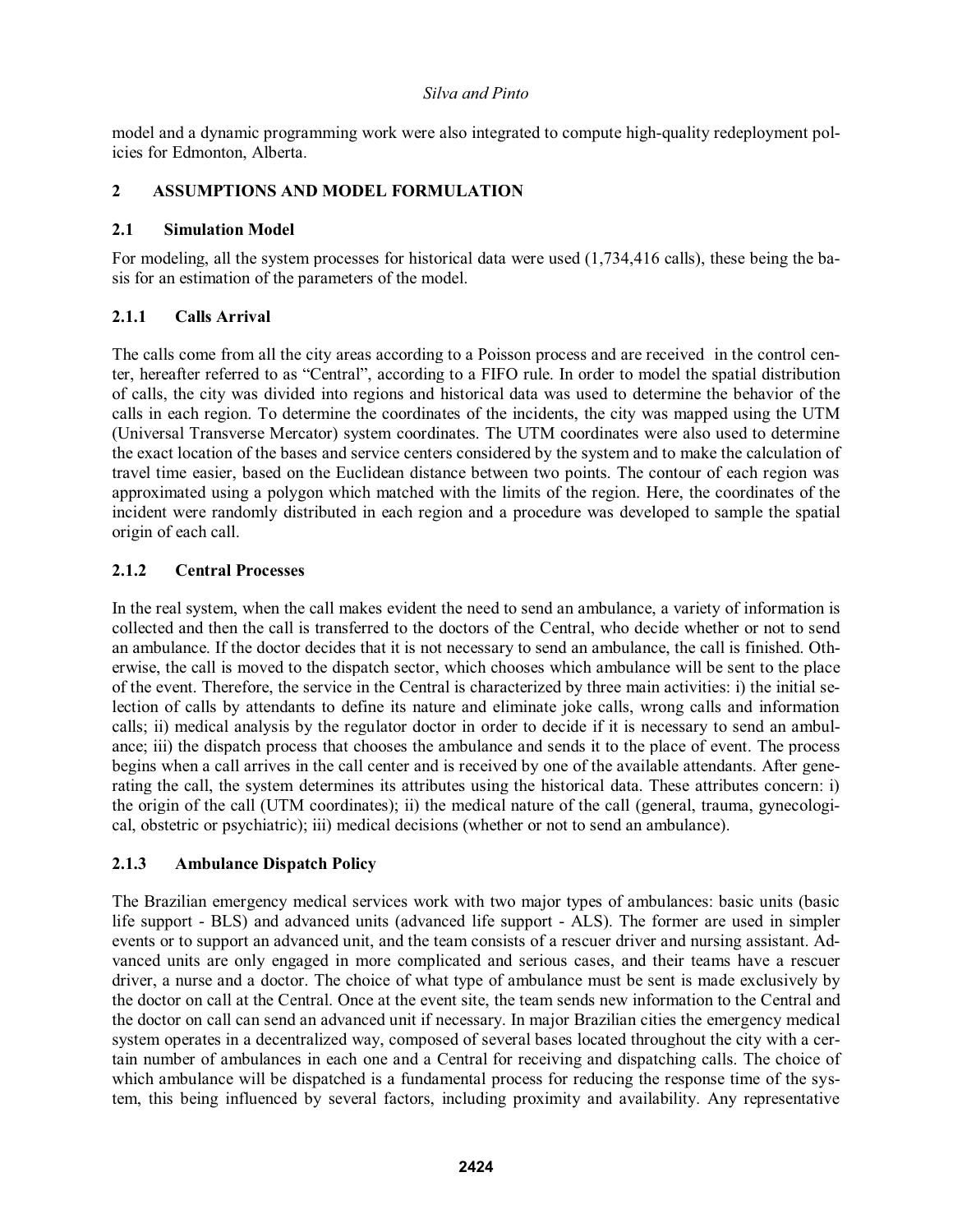computing implementation of the emergency medical services must consider for all the time spent in various care processes in order to ensure that the unit allocated to a call is the one that actually will arrive first on the scene. In order to lead this implementation, a control array can be used to store in their cells all information relevant to the process of choosing the ambulance to be dispatched. Such information is stored for each ambulance and concerns the following:

- the time that the ambulance will be available;
- coordinates of the place where the ambulance will be available;
- the number of calls waiting for the ambulance;
- the type of ambulance.

 To determine the travel time, a very simple approach widely used in the analysis of transport services and routing problems is the use of Euclidean distance, weighted by a correction factor, and taking into account specific features of the locality being studied, such as the traffic intensity and the configuration of the streets net (large avenues, intersections, one-way roads, etc.). The Euclidean distance between two points  $A: (x_A, y_A)$  and  $B: (x_B, y_B)$  is given by:

$$
D = \sqrt{(x_A - x_B)^2 + (y_A - y_B)^2}
$$
 (1)

This distance, in most real applications of transport, is a useful abstraction for the calculations and structure of the models. The reason for this is its simplicity for analytical representation and its unique characteristic. By using corrective coefficients, it is possible to make a mathematical relationship between the actual and Euclidian distances, thereby allowing a more realistic treatment of the applications (Novaes 1989).

 According to Novaes (1989), in the case of an urban environment, there are several factors that affect the distance travelled, since the existence of one-way routes can increase the travel time. There are also restrictions on the crossroads of major avenues, requiring the vehicle to find a way to allow the crossing. The calculation of the travel time of the ambulance  $T_d$  must take into account the Euclidean distance weighted by the correction factor and the average speed of the ambulance, according to relationship (2):

$$
T_d = D * F / V \tag{2}
$$

where D is the Euclidean distance, F is the correction coefficient and V is the average speed.

 The calculation of the average speed of an ambulance is influenced by the intensity of traffic. This intensity is variable and time-dependent, resulting in an average value for each time range of the day. Once triggered, the system samples *a priori* the service time and the UTM coordinates where the ambulance will be available. After the service completion, the system determines, if any material replacement and ambulance maintenance is necessary based on historical data.

 Hence, when a new call arrives, the release times for each ambulance will all be updated, even if an ambulance is in attendance. When the service is finished, the system checks to see if there is a waiting call, to decide its destination. If there is no call, the ambulance returns to the home base and updates the time and the coordinates of release. Initially, the dispatch procedure checks to see if there is a required type of ambulance. Then the choice of a specific ambulance is based on a lower response time. If the release time of the ambulance is greater than the current simulation time, this means the ambulance is in service. The time elapse between a call and the arrival of the ambulance is the response time, this being calculated by (3):

$$
T = T_r - T_c + T_d \tag{3}
$$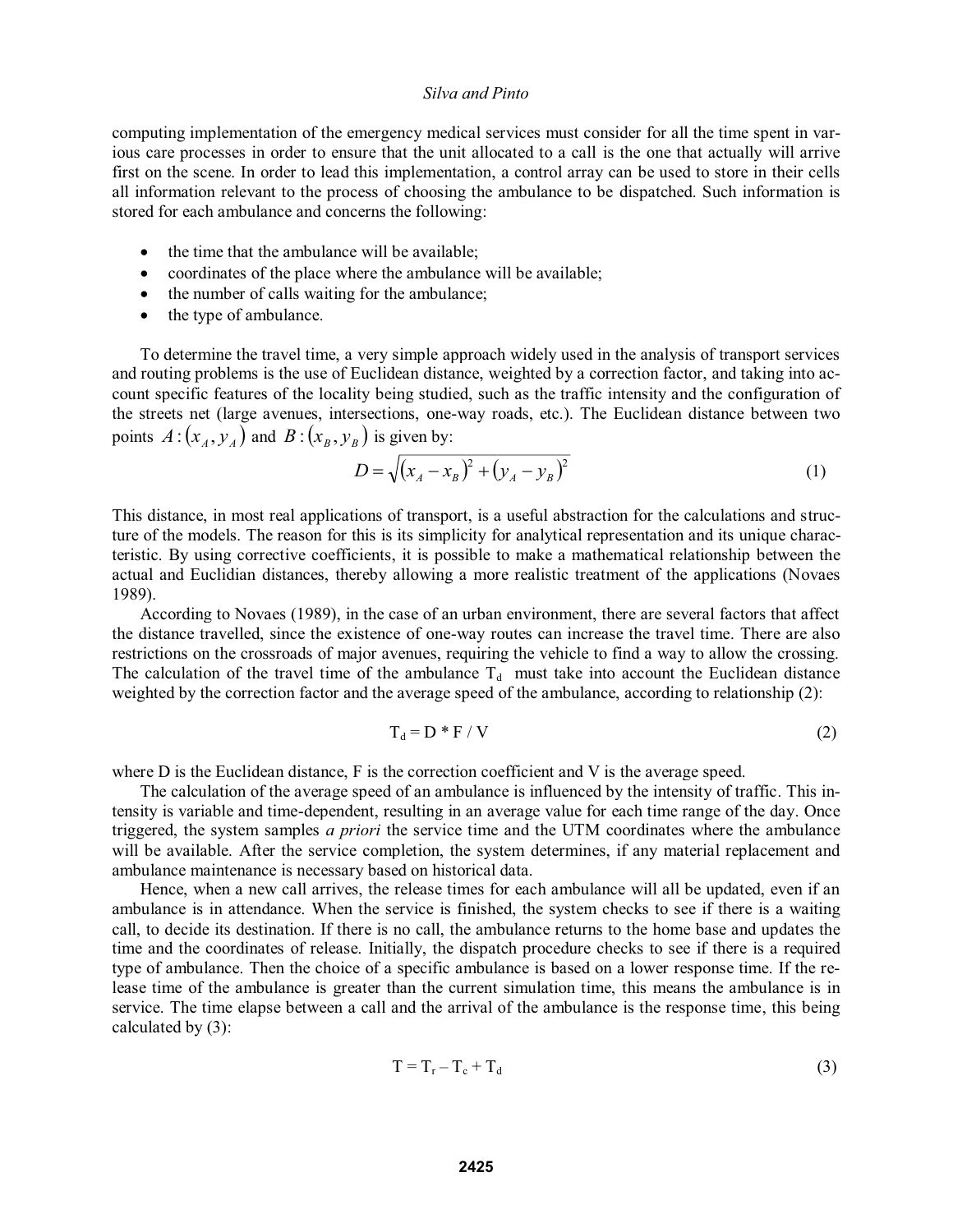where T is the response time,  $T_r$  is the release time and  $T_c$  is the current simulation time.  $(T_r - T_c)$  is the waiting time until the ambulance is available and  $T_d$  is the travel time between the place of release and the event site. If  $T_r \leq T_c$  the ambulance is already available and the response time is  $T_d$ . The response time for each ambulance is stored in an ascending order and the first position informs which ambulance must be dispatched. This procedure is made for basic and advanced ambulances and the choice takes into account the type of ambulance required.

# **2.1.4 Service at Local Site**

After dispatching the required ambulance, the team must be informed by radio or telephone about the location of the event and during the journey, complementary information about the event is sent to the team. In real systems, the best route can be chosen using a Global Positioning System (GPS) in order to eliminate the problems caused by an ambulance driver's lack of knowledge of a region. The arrival at the site does not always mean accessing the victim. Campbell et al*.* (1993) presented a study to determine the time between the arrival of the ambulance at the site and the medical team's moment of contact with the patient, additionally identifying the major factors that affect the displacement of the team during this time interval. When victims are trapped in wreckage or under building structures, it is necessary to have a rescue team that works efficiently and which is integrated with the healthcare team, in order to facilitate access to the victim; the service can be realised fully or partially in the local site and then the victim is moved to the ambulance. This time depends on the complexity of the situation, and involves factors such as the condition of the victim, the qualifications of the medical team, the team size, environmental conditions and service rules. In standard emergencies, there is usually only a single victim, but in trauma emergencies, especially in car crashes, this number may be higher. The same team can help two or more victims, before the arrival of another team but this situation may increase the time on site. The system should therefore evaluate this time as part of the day-to-day work. However, the time spent in the handling of the victim must be carefully analyzed for use as an efficiency factor.

## **2.1.5 The Choice of the Destination Hospital**

In a well organized system, victims are removed to referral hospitals according to a predetermined schedule. Therefore, when Central reports that a victim is being transferred, the reception tends to work faster. In more severe cases, however, the victim may be referred to a service center, bearing in mind factors such as the proximity and nature of the event. In Brazilian cities, the emergency medical system works with Emergency Care Units for standard cases, with hospitals for serious medical trauma, obstetric and gynecological cases and with Mental Health Reference Centers for psychiatric cases. The problems arising from a lack of knowledge concerning the expertise of the physicians available in each hospital at every shift makes the choice of hospital more complex. Moreover, the choice of the center is always made by the doctor in the Central, not by the team that is performing the service.

## **2.1.6 Materials Replacement**

The ambulance only works if all the materials are properly packaged and sanitized. The mean time between the materials' replacement in the emergency medical system of Belo Horizonte is 24 hours for basic ambulances and 12 hours for advanced units. In Belo Horizonte, the replacement is always carried out in the Central. The model estimates the moment of materials' replacement for each ambulance and simulates their stoppages to perform this task.

## **2.1.7 Performance Parameters**

The response time is an appropriate performance measure to evaluate the accessibility of emergency medical services (Hong and Ghani 2006). Another parameter commonly used to analyze the performance of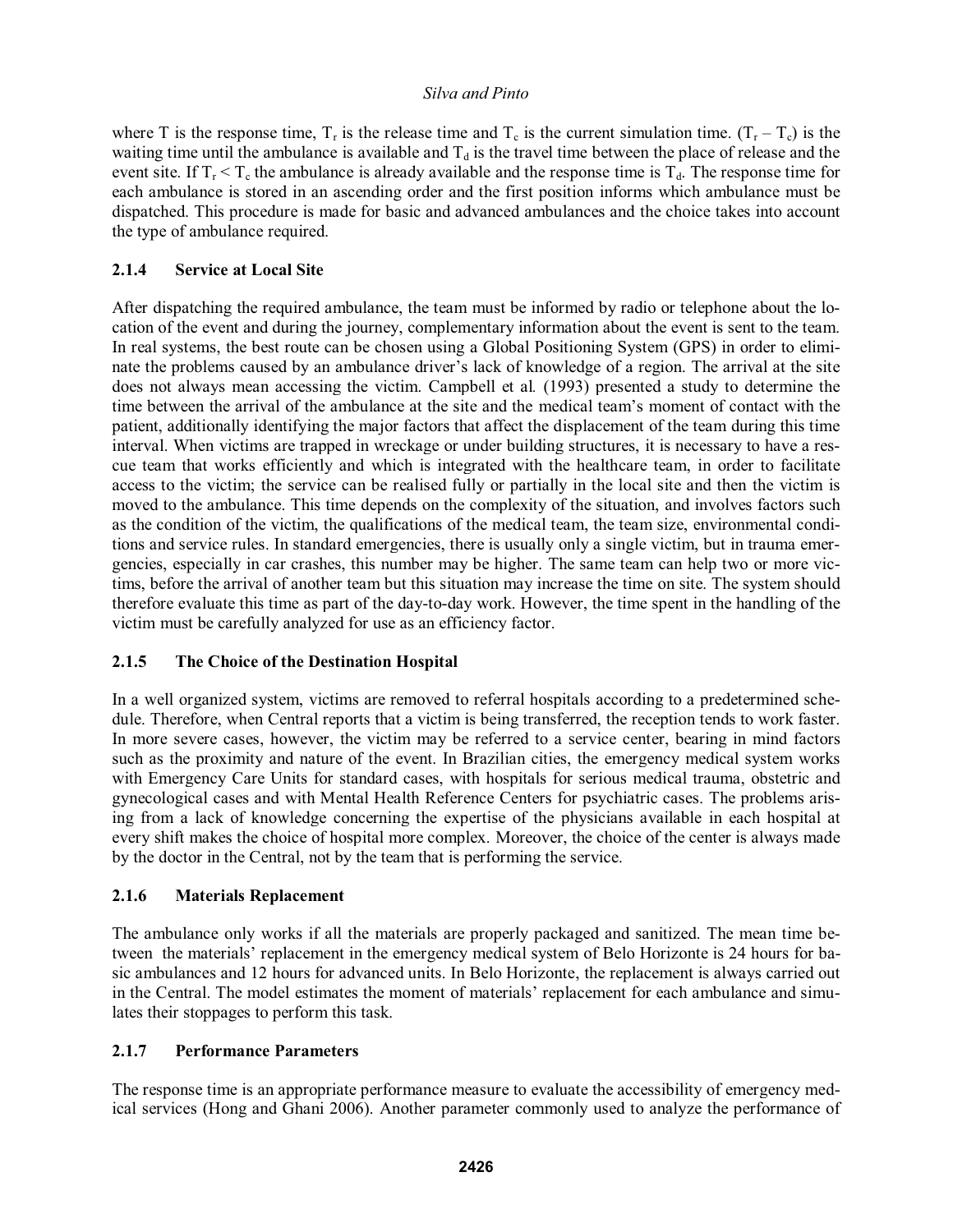the emergency services is the percentage of calls with service times below a predetermined time. According to Ball and Lin (1993), U.S. regulations for emergency medical services require that 95% of the requests in an urban area must be served in less than 10 minutes, and in less than 30 minutes for rural areas.

#### **2.2 Optimization Model**

#### **2.2.1 Simulation Optimization**

Optimization for simulation focuses on the use of two techniques to improve the system analysis; the use of simulation to estimate the performance of a system usually requires a high computational time, and determining the optimal configuration is a very difficult problem to handle because of the need to evaluate the system performance for different configurations.

 With the optimization for simulation problem, the objective function or constraints or both are responses that can only be evaluated by computer simulation, because these functions are only implicit functions of the decision parameters of the system and have a stochastic nature (Azadivar 1992).

#### **2.2.2 Model Formulation**

We considered the monthly costs of the operation of basic or advanced ambulances. The first step was to determine which bases should be used and how many units should exist in each base. Depending on the allowable ranges for each variable of the problem, the number of scenarios can be extremely high, making necessary the use of a heuristic solution. Here, the average response times must be calculated separately for each type of unit. This is done to prevent the optimizer from underestimating the number of advanced units (these being more expensive) to reduce the value of the objective function. Furthermore, this model allows the response criteria to be different for each type of ambulance, rendering the system more flexible. The optimization problem can be formulated as follows (Fu, 2002):

$$
\underset{\theta \in \Theta}{\text{Min } J(\theta) = E[C(\theta, \omega)]} \tag{4}
$$

where  $\theta$  represents the vector of input variables, which in this case would be the set of bases for the allocation and quantity of each type of ambulance in each base;  $J(\theta)$  represents the objective function;  $\omega$  represents the replication;  $C(\theta,\omega)$  denotes the sample performance measure (in this case, the total cost); and  $E[C(\theta, \omega)]$  is the expected value of  $C(\theta, \omega)$ . The constraints are:

$$
R^a(\theta,\omega) \le RT^a \tag{5}
$$

$$
R^b(\theta,\omega) \le RT^b \tag{6}
$$

$$
N_i^a(\theta, \omega) \le NALS \qquad \forall i \tag{7}
$$

$$
N_i^b(\theta, \omega) \le NBLS \qquad \forall i \tag{8}
$$

where  $R^a(\theta,\omega)$  and  $R^b(\theta,\omega)$  are the response times for the sample  $\theta$  in replication  $\omega$  for advanced and basic units respectively;  $N_i^a(\theta,\omega)$  and  $N_i^b(\theta,\omega)$  are the quantity of advanced and basic units allocated in each base *i* at the sample  $\theta$  and replication  $\omega$ ;  $RT^a$  and  $RT^b$  are the upper response times of the advanced and basic units; *NALS* and *NBLS* are the upper bounds for the total units in each base (advanced and basic). To solve the problem, an optimizer and a simulator must work together; the optimizer uses metaheuristics to seek the candidate solutions while the simulator evaluates the performance of each one.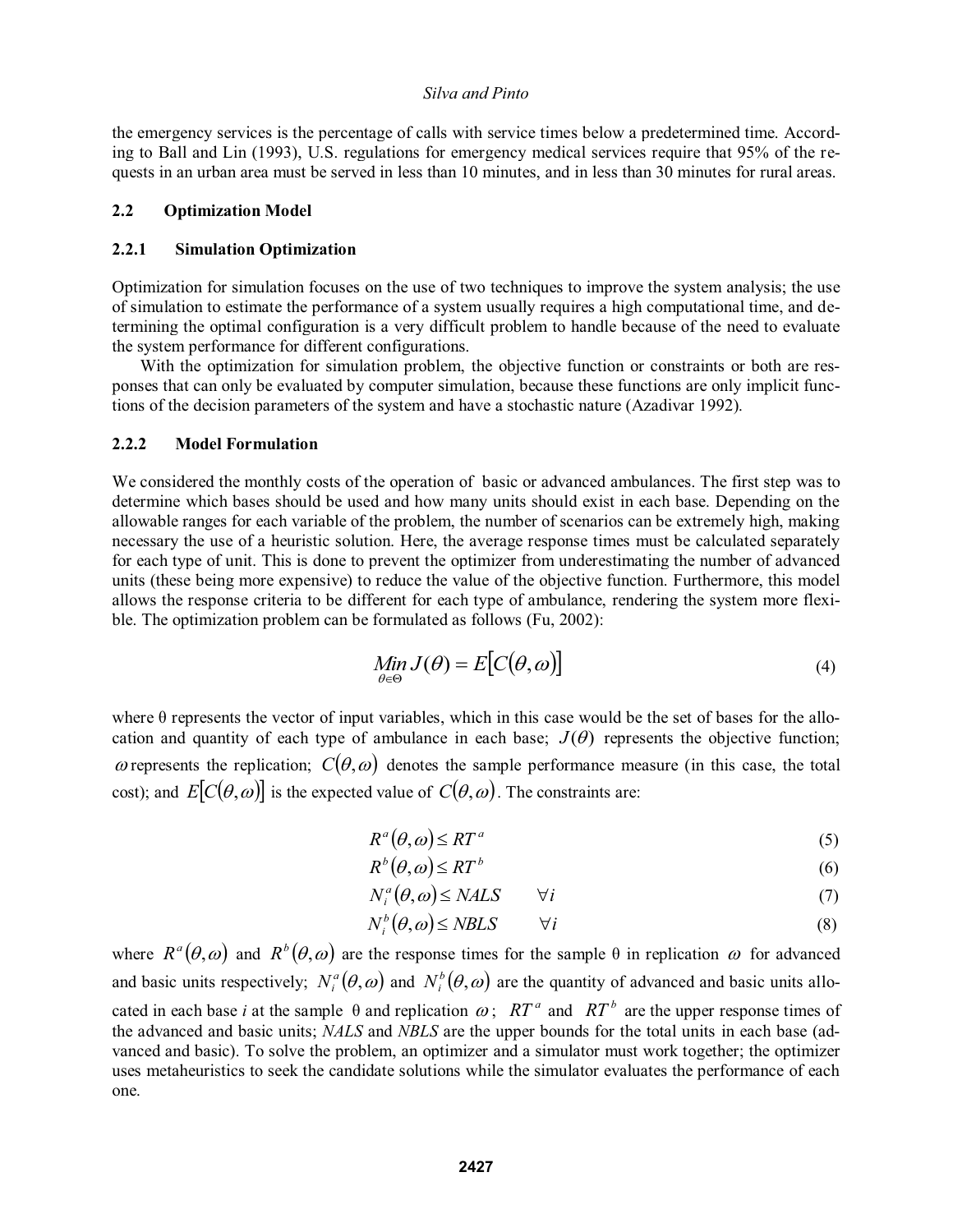### **3 THE CASE OF THE EMERGENCY MEDICAL SYSTEM OF BELO HORIZONTE**

Belo Horizonte has a total area of 330.954 km<sup>2</sup> and a population of approximately 2,500,000 inhabitants. The city is divided into nine regions. The emergency medical system operates 24 hours a day and is operated by one Central and nineteen auxiliary bases throughout the city. The quantity of ambulances in each base are fixed. Altogether there are 23 ambulances (17 basic units (BLS), 5 advanced units (ALS) and one unit for psychiatric care). The spatial distribution of these units can be seen in Figure 1.

| Base   | BLS | $\mathbf{A} \mathbf{L} \mathbf{S}$ | Region     |                          |                       | Health<br>Center | Type       | <b>Type of Incident</b> | Region     |
|--------|-----|------------------------------------|------------|--------------------------|-----------------------|------------------|------------|-------------------------|------------|
|        |     |                                    | Pampulha   | <b>VENDA NOVA</b>        | <b>NORTE</b>          |                  | UPA        | Clinic - Medium         | Barreiro   |
| 2      |     |                                    | Venda Nova |                          |                       | 2                | <b>UPA</b> | Clinic - Medium         | Oeste      |
| 3      |     |                                    | Oeste      | $\frac{76}{196}$<br>202/ |                       | 3                | <b>UPA</b> | Clinic - Medium         | Centro Sul |
| 4      |     |                                    | Centro Sul | <b>PAMPULHA</b>          |                       | 4                | UPA        | Clinic - Medium         | Leste      |
| 5      |     |                                    | Centro Sul | 왻                        |                       | 5                | UPA        | - Medium<br>Clinic      | Norte      |
| 6      |     | $\overline{\phantom{a}}$           | Venda Nova |                          |                       | 6                | UPA        | Clinic - Medium         | Venda Nova |
| 7      |     |                                    | Venda Nova |                          | NORDESTE              | ă,               | UPA        | Clinic - Medium         | Pampulha   |
|        |     |                                    |            |                          |                       | 8                | <b>UPA</b> | Clinic - Medium         | Nordeste   |
| 8      |     |                                    | Nordeste   |                          | 19                    | 9                | Hospital   | Clinic - High           | Centro Sul |
| 9      |     | ٠                                  | Noroeste   | <b>NOROESTE</b>          | 10                    |                  |            | Clinic High and         |            |
| 10     |     |                                    | Nordeste   | 14<br>9 <sub>17</sub>    | $\frac{11}{18}$<br>13 | 10               | Hospital   | Trauma                  | Centro Sul |
| 11     | 2   | ٠                                  | Leste      |                          | 12g10<br>20<br>LESTE  |                  |            | Clinic High,            | Nordeste   |
| 12     |     | ۰                                  | Centro Sul |                          | 53                    | 11               | Hospital   | Trauma and              |            |
| 13     |     |                                    | Leste      | $17^{15}_{2}$            |                       |                  |            | Clinic High and         | Venda Nova |
| 14     |     | ٠                                  | Barreiro   |                          | <b>CENTRO SUL</b>     | 12               | Hospital   | Trauma                  |            |
| 15     |     | ٠                                  | Norte      | <b>BARREIRO</b><br>3     |                       | 13               | Hospital   | Clinic - High           | Barreiro   |
| 16     |     |                                    | Pampulha   | 6 14<br><b>OESTE</b>     |                       | 14               | Hospital   | Clinic - High           | Noroeste   |
|        |     |                                    |            | 13<br>181                |                       | 15               | CERSAM     | Psychiatric             | Oeste      |
| 17     |     |                                    | Oeste      |                          |                       | 16               | CERSAM     | Psychiatric             | Barreiro   |
| 18     |     | $\overline{\phantom{a}}$           | Barreiro   |                          |                       | 17               | CERSAM     | Psychiatric             | Noroeste   |
| 19     |     | ٠                                  | Venda Nova |                          |                       | 18               | CERSAM     | Psychiatric             | Leste      |
| $20\,$ |     | ۰                                  | Leste      |                          |                       | 19               | CERSAM     | Psychiatric             | Nordeste   |
|        |     |                                    |            |                          |                       | 20               | CERSAM     | Psychiatric             | Venda Nova |
|        |     |                                    |            |                          |                       | 21               | CERSAM     | Psychiatric             | Pampulha   |

Figure 1: Spatial distribution of the bases and health centers of Belo Horizonte

Calls are received at the main base (base 5); nowadays, there are 14 workers in this base (6 phone operators, 5 doctors and 3 dispatchers). The system works with 8 Emergency Care Units (UPA), 6 hospitals and 8 Mental Health Care Centers (CERSAM). The location of these centers and hospitals are shown in Figure 1.

## **3.1 Parameters of the model**

The analysis of historical data used a database containing 1,734,416 calls which were made between October 2006 and August 2009. The duration of each activity of the system was estimated from data collected directly from the Central. The samples were collected on particular days of the week and at particular hours throughout the day. Due to the lack of data, two activities (material replacement and patient hospitalization) had a service time estimate based on the perception of the officials involved and the few time samples collected.

The average speeds were 25 Km/h between 7:00am  $-$  9:00pm, and 50 km/h between 9:00pm  $-$ 7:00am. The coefficient of the correction of Euclidean distance in Belo Horizonte was estimated at 1.366. For verification of the developed model, we used the technique of modular implementation, where each part of the model is implemented and then run separately. For each module, the response variables were analyzed in order to test their consistency with the model behavior. Users of the system also forced the occurrence of unlikely events and occurrences that cause unusual decisions in the dispatch of ambulances, such as the arrival of a call that requires an advanced unit, but whose available unit closest to the incident is basic.

 The validation process, from the initial design stages of the project until its completion, was conducted with the direct involvement of system managers. The conceptual modeling of the whole system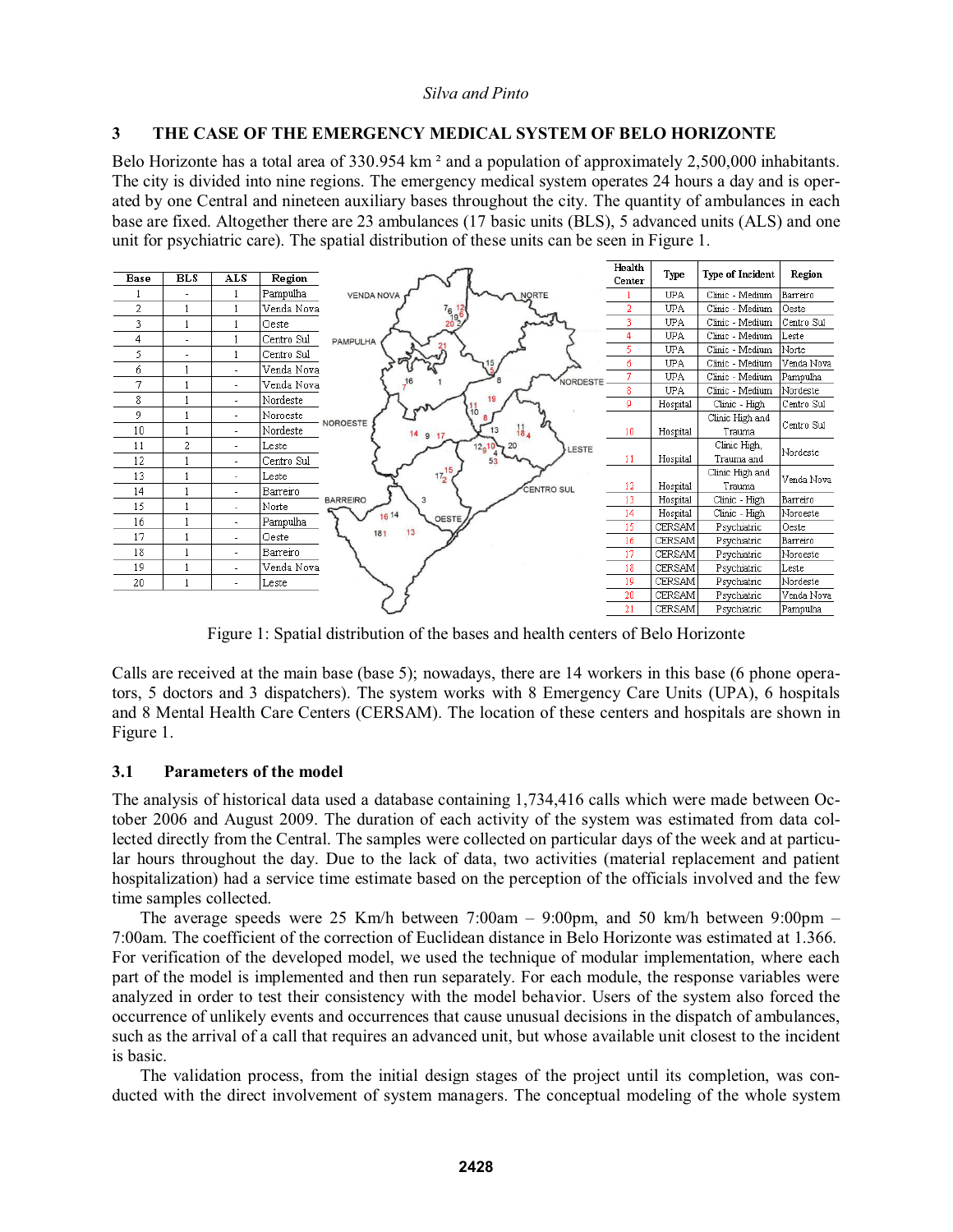and all the simplifications adopted for its computational implementation were discussed previously with the managers. The definition of variables that would be used to analyze the system performance and determine which scenarios would be evaluated were also discussed directly with the doctor in charge of the system's operation. Here, the model was implemented in Arena (Rockwell Software).

Data concerning the system's performance, such as the elapsed time between the arrival of the call and the dispatch of ambulance, travel times and the service time at the incident site, were collected directly in the system because such data was not available in the database. The developers of the system collected about 100 pieces of data for each of these measures on particular days and hours of the week. The results are shown in Tables 1 and 2.

|         | <b>Waiting Time [min]</b> |       | <b>Total Time [min]</b> |       |  |
|---------|---------------------------|-------|-------------------------|-------|--|
|         | <b>Simulated</b>          | Real  | <b>Simulated</b>        | Real  |  |
| Minimum | 0.50                      | 0.33  | 8.37                    | 9 1 4 |  |
| Average | 6.07                      | 6.13  | 35.35                   | 31.82 |  |
| Maximum | 52.66                     | 48.91 | 96.07                   | 79.75 |  |

Table 1: Waiting time and total time validation Table 2: Number of dispatched units

| Month  | Real  | <b>Simulated Diference</b> |          |
|--------|-------|----------------------------|----------|
| dec/08 | 7,437 | 7,453                      | $-0.21%$ |
| jan/09 | 7,266 | 7,470                      | $-2.81%$ |
| feb/09 | 6,752 | 6,722                      | 0.44%    |
| mar/09 | 7,503 | 7,458                      | 0.60%    |
| apr/09 | 7,281 | 7,196                      | 1.17%    |
| may/09 | 7.528 | 7,416                      | 1.49%    |
| jun/09 | 6.934 | 7,140                      | $-2.97%$ |
| jul/09 | 7,417 | 7,508                      | $-1.23%$ |
| aug/09 | 7,429 | 7,388                      | 0.55%    |

### **3.2 Scenarios Analysis and Results**

The first scenario evaluates the performance of the system when the demand for services is increased (Figure 2). Here, the demand is directly related to several factors: population size, knowledge and people's access to emergency medical services, the scope of the service, accident reduction policies, etc. The average response time also increases slightly to a 20% increase in demand for services. From this point, it will begin to grow in a more pronounced manner. If demand increases by 30%, the average response time will increase by more than 17 minutes. However, if demand increases by 40%, the increase in the response time will be more than twice the current value. The average waiting time to answer calls is more than twice the current value, with a 20% increase in demand. However for a 40% increase, this time has an average value of almost 30 minutes, which is totally incompatible with the desirable performance for this type of system. The size of the queue refers to the amount of calls that are waiting for the dispatch of an ambulance. This variable can be a good indicator of the relationship between the performance of operations within the Central and external operations. The scenario of a 30% increase in demand, indicates an average queue size of 4.09 and represents a congested system that does not work satisfactorily. The maximum size of the waiting queue was used to improve the understanding of the behavior of the system; the system may have an acceptable middle value for the size of the waiting queue, but has a value at peak times that is very large and unacceptable for a satisfactory operation of the system.

 Another scenario was used to analyze the number of ambulances needed at each base so that the response time was less than 18 minutes for the basic units and less than 15 minutes for the advanced units. This analysis requires the use of optimization for simulation. The optimization model was therefore implemented using OptQuest for Arena (OptTek Systems). The solution was 20 basic units and 8 advanced units (with a current value of 17 basic units and 5 advanced units); here the response time was 17.97 and 14.77 minutes respectively.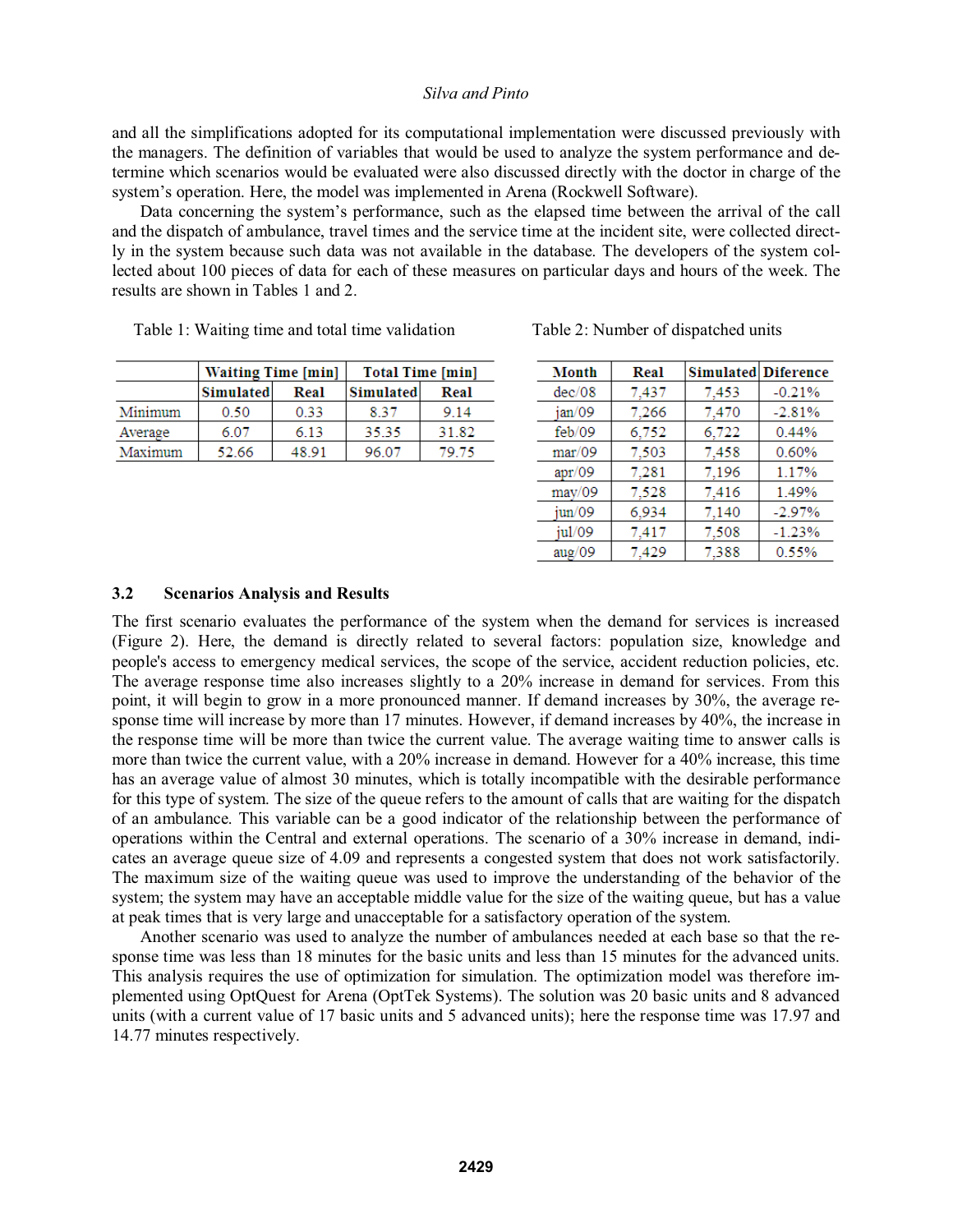

Figure 2: Impact of demand growth in the system's performance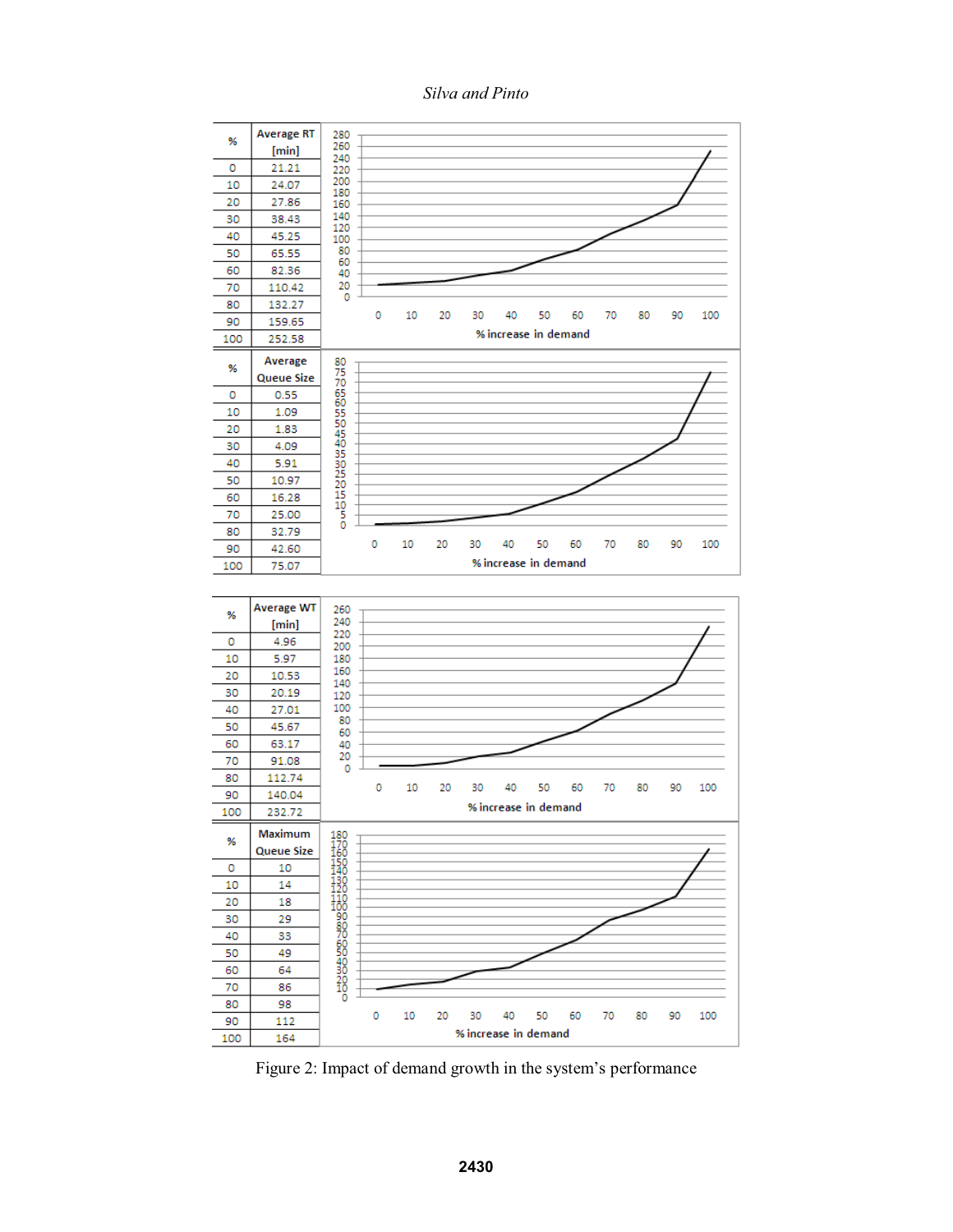# **4 CONCLUSION**

The emergency medical services have a high randomness associated with the duration of the tasks that are part of the system's routine. In addition, many tasks do not have clear rules and depend on the people who are performing the task. However, the discrete event simulation is a useful tool for an analysis of these systems, and it is possible to develop models that are able to represent satisfactorily all the phenomena that are part of all the activities of the system. These models make possible the analysis of future scenarios with a statistically acceptable reliability, as was achieved with the model developed for the city of Belo Horizonte, assessing scenarios of increased demand and others to reduce the response time. Therefore, the combined use of optimization techniques and simulation improves the search for optimal settings for the system, allowing the simulation and analysis of a large number of alternatives.

## **ACKNOWLEDGMENTS**

The authors thanks FAPEMIG (Research Support Foundation of State of Minas Gerais) for financially supporting their participation in the conferences.

# **REFERENCES**

- Aringhieri, R., G. Carello, and D. Morale. 2007. Ambulance location through optimization and simulation: the case of Milano urban area. *XXXVIII Annual Conference of the Italian Operations Research Society Optimization and Decision Sciences:*1*-*29.
- Azadivar, F. 1992. A tutorial on simulation optimization. In *Proceedings of the 1992 Winter Simulation Conference*, ed. J. J. Swain, D. Goldsman, R. C. Crain, and J. R. Wilson, 198-204. Piscataway, New Jersey: Institute of Electrical and Electronics Engineers, Inc.
- Ball, M. O. and L.F. Lin. 1993. A reliability model applied to emergency service vehicle location. *Operations Research* 41:18-36.
- Brailsford, S. C. 2007. Tutorial: advances and challenges in healthcare simulation modeling. In *Proceedings of the 2007 Winter Simulation Conference*, ed. S. G. Henderson, B. Biller, M.-H. Hsieh, J. Shortle, J. D. Tew, and R. R. Barton, 1436-1448. Piscataway, New Jersey: Institute of Electrical and Electronics Engineers, Inc.
- Campbell, J. P., M. C. Gratton, J. A. Salomone, and W. A. Watson. 1993. Ambulance arrival to patient contact: the hidden component of prehospital response time intervals. *Annals of Emergency Medicine*  22:1254-1257.
- Church, R. L., and C. Revelle. 1974. The maximal covering location problem. *Papers of the Regional Science Association* 32:101-118.
- Cummins, R. O. 1989. From concept to standard-of-care? Review of clinical experience with automated external defibrillators. *Annals of Emergency Medicine.* 18:1269-1275.
- Cummins, R. O., M. S. Eisenberg, A. P. Hallstrom, and P. E. Litwin. 1985. Survival of out-of-hospital cardiac arrest with early initiation of cardiopulmonary resuscitation. *The American Journal of Emergency Medicine* 3:114-119.
- Eldabi, T., and Y. Young. 2007. Towards a framework for healthcare simulation. In *Proceedings of the 2007 Winter Simulation Conference*, ed. S. G. Henderson, B. Biller, M.-H. Hsieh, J. Shortle, J. D. Tew, and R. R. Barton, 1454-1460. Piscataway, New Jersey: Institute of Electrical and Electronics Engineers, Inc.
- Fetter, R. B., and J. D. Thompson. 1966. Patients waiting time and doctors idle time in the outpatient setting. *Health Services Research* 1:66-90.
- Fitzsimmons, J. A. 1971. An emergency medical system simulation model. In *Proceedings of the 5th Conference on Winter Simulation,* 18-25. Piscataway, New Jersey: Institute of Electrical and Electronics Engineers, Inc.